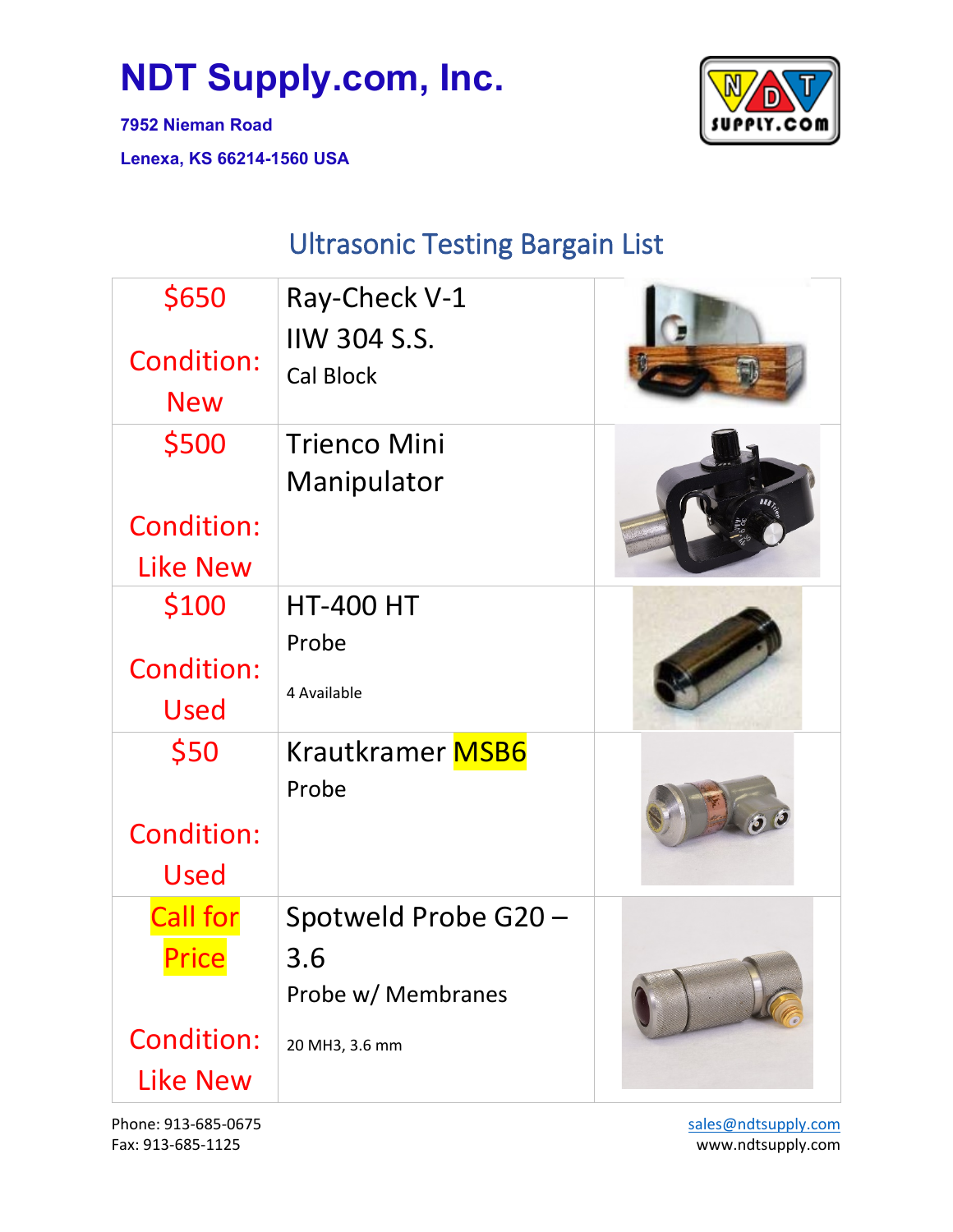**7952 Nieman Road**



| \$100<br><b>Condition:</b>      | <b>KBA Gamma BNC</b><br>Probe               |               |
|---------------------------------|---------------------------------------------|---------------|
| Used                            | 2.2 T MH3, 3/8" Ø                           |               |
| \$20                            | SWS 90 Alum                                 |               |
|                                 | Wedge                                       |               |
| <b>Condition:</b><br><b>New</b> | 19.5" & 29.5" OC Circ.<br>1.35 Hole Spacing |               |
| \$25 Pair                       | SF-AWS 37.5 Deg                             |               |
|                                 | Curved                                      |               |
| <b>Condition:</b>               | Wedge                                       |               |
| <b>New</b>                      | Axial, 1" & 1.25, 1" Hole Spacing           |               |
| \$20                            | SF-AWS 60                                   |               |
|                                 | Wedge                                       |               |
| <b>Condition:</b>               | 9 Available                                 |               |
| <b>New</b>                      |                                             |               |
| \$20                            | SF-AWS 45                                   |               |
|                                 | Wedge                                       |               |
| <b>Condition:</b><br><b>New</b> | 1" Hole Spacing<br>9 Available              | <b>OASHTE</b> |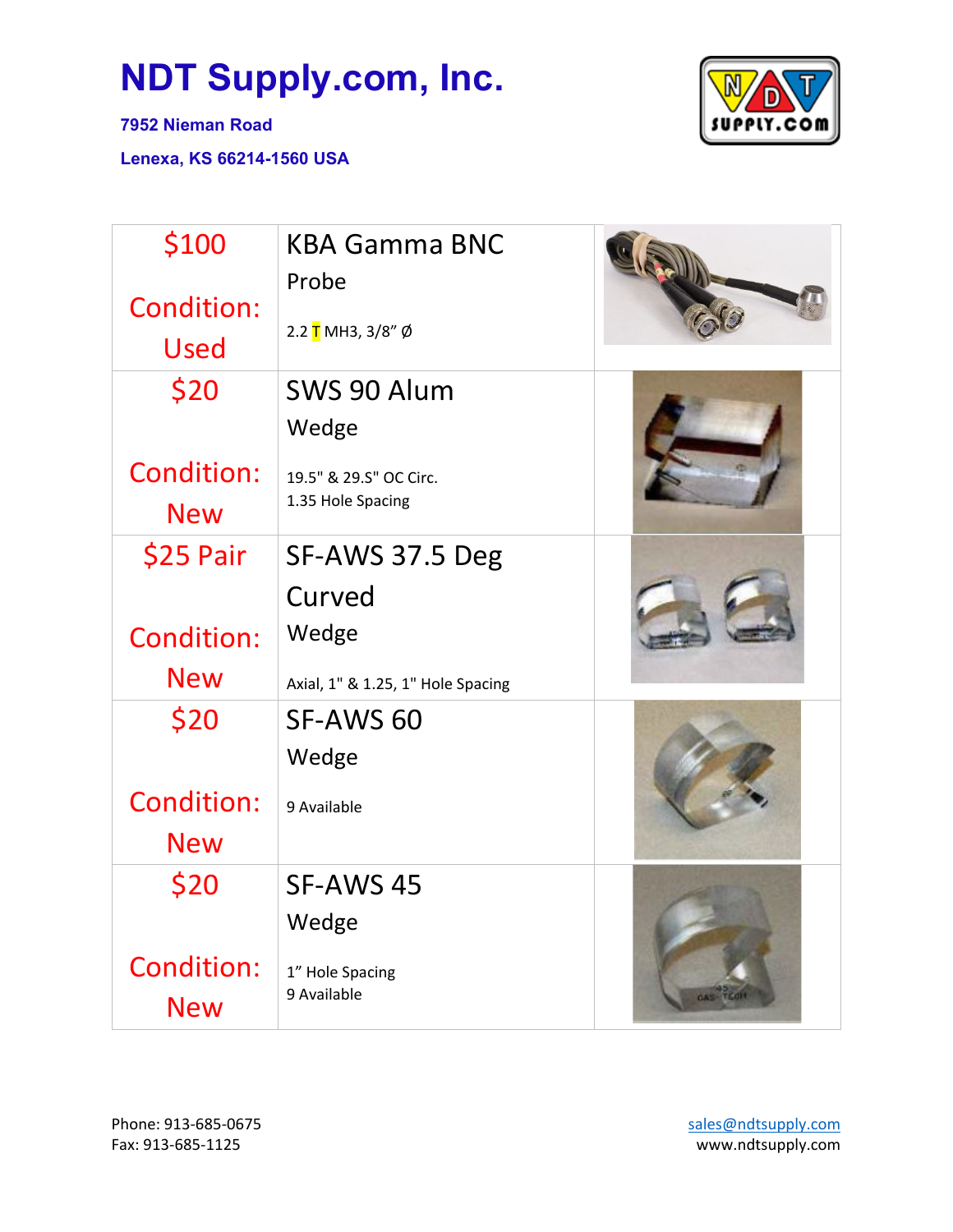

**7952 Nieman Road**

**Lenexa, KS 66214-1560 USA**

| \$20<br><b>Condition:</b><br><b>New</b>                             | MSW-QC 3/8" 90 Deg<br>Wedge                                                                    |  |
|---------------------------------------------------------------------|------------------------------------------------------------------------------------------------|--|
| \$25<br><b>Condition:</b><br><b>Very Good</b>                       | SWS $\frac{1}{2}$ " x $\frac{1}{2}$ "<br>High Temp Wedge<br>Old, but Very Good Condition       |  |
| $$100$ each<br>or<br>7 for \$500<br><b>Condition:</b><br><b>New</b> | AeroTech ¾" DU<br><b>High Temp Delay Line Sets</b><br>Sold in Sets<br>7 Available              |  |
| <b>Call for</b><br><b>Price</b><br><b>Condition:</b><br>Used        | Krautkramer Branson<br>DMV-DL<br><b>Velocity Gauge</b><br>Includes Cable - NO Probe or Caliper |  |
| $$15$ per<br>(5+ minimum)<br><b>Condition:</b><br>Good              | Lemo 00 to Microdot<br>RG-174 Type Cable<br>2.3 Foot<br>108 Available                          |  |
| \$15                                                                | BNC-BNC, UT-CN-BB-3                                                                            |  |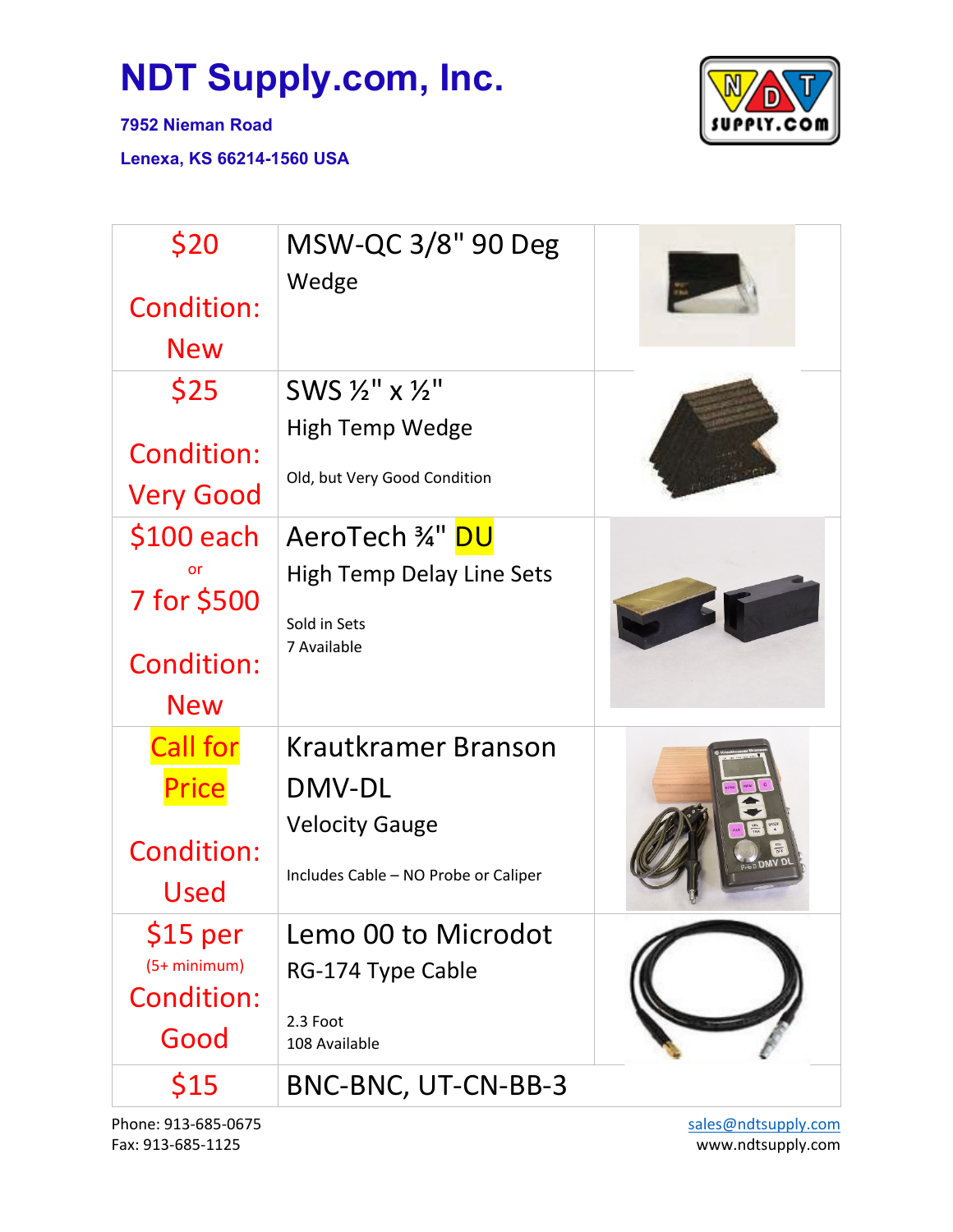**7952 Nieman Road**

**Lenexa, KS 66214-1560 USA**



| Condition:        | Cable                         |
|-------------------|-------------------------------|
|                   | 3 Foot                        |
| <b>New</b>        | 1 Available                   |
| \$20              | BNC-BNC, UT-CN-BB-3A          |
|                   | <b>Armored Cable</b>          |
| <b>Condition:</b> |                               |
| <b>New</b>        | 3 Foot<br>2 Available         |
| \$25              | BNC-BNC, UT-CN-BB-5MH         |
|                   | <b>Heavy Duty Cable</b>       |
| <b>Condition:</b> |                               |
| <b>New</b>        | 16 Foot (5 m)<br>1 Available  |
| \$25              | BNC-Lemo 00, UT-CN-BL0-12IN   |
|                   | Cable                         |
| <b>Condition:</b> |                               |
| <b>New</b>        | 12 inch<br>1 Available        |
| \$16              | BNC-Microdot, UT-CN-BM-12IN-A |
|                   | <b>Armored Cable</b>          |
| <b>Condition:</b> |                               |
|                   | 12 inch                       |
| New               | 1 Available                   |
| \$20              | BNC-Microdot, UT-CN-BM-3      |
|                   | Cable                         |
| <b>Condition:</b> |                               |
| <b>New</b>        | 3 Foot<br>3 Available         |
| \$14              | BNC-Microdot, UT-CN-BM-6IN-A  |

Phone: 913-685-0675 Fax: 913-685-1125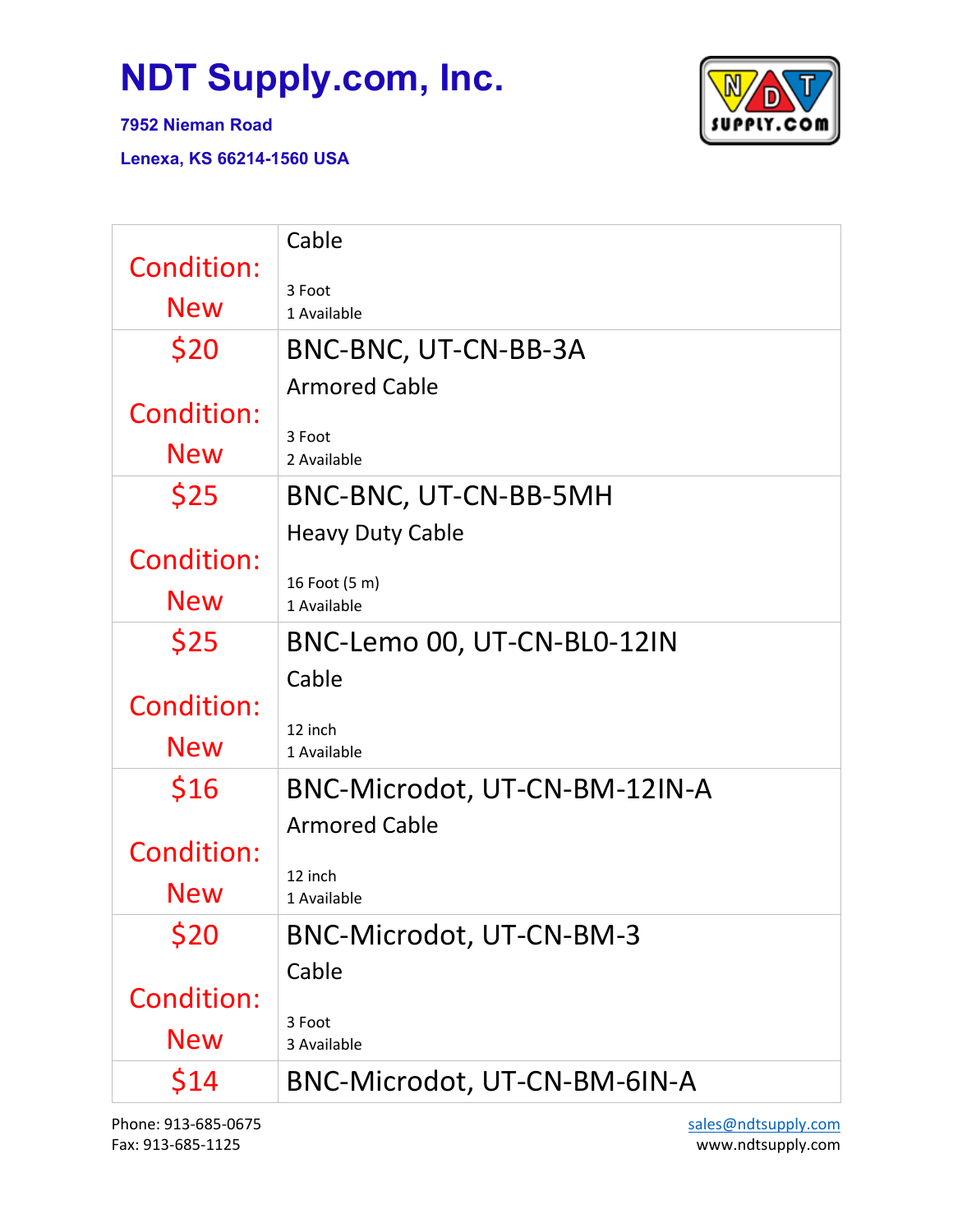

**7952 Nieman Road**

| <b>Condition:</b> | <b>Armored Cable</b>           |
|-------------------|--------------------------------|
| <b>New</b>        | 6 inch<br>1 Available          |
| \$14              | BNC-Microdot, UT-CN-BMR-12IN   |
|                   | <b>Right Angled Cable</b>      |
| <b>Condition:</b> | 12 inch                        |
| <b>New</b>        | 1 Available                    |
| <b>\$12</b>       | BNC-Microdot, UT-CN-BMR-6IN    |
|                   | <b>Right Angled Cable</b>      |
| <b>Condition:</b> | 6 inch                         |
| <b>New</b>        | 1 Available                    |
| \$45              | DM-Microdot, UT-CN-DMM-4       |
|                   | Cable                          |
| Condition:        | 4 Foot                         |
| <b>New</b>        | 1 Available                    |
| \$40              | Lemo 00-Lemo 00, UT-CN-L0L0-5A |
|                   | <b>Armored Cable</b>           |
| Condition:        | 5 Foot                         |
| New               | 1 Available                    |
| \$30              | Lemo 00-Lemo 00, UT-CN-L0L0R-6 |
|                   | <b>Right Angled Cable</b>      |
| <b>Condition:</b> | 6 Foot                         |
| <b>New</b>        | 1 Available                    |
| \$25              | Lemo 00-Microdot, UT-CN-L0MR-3 |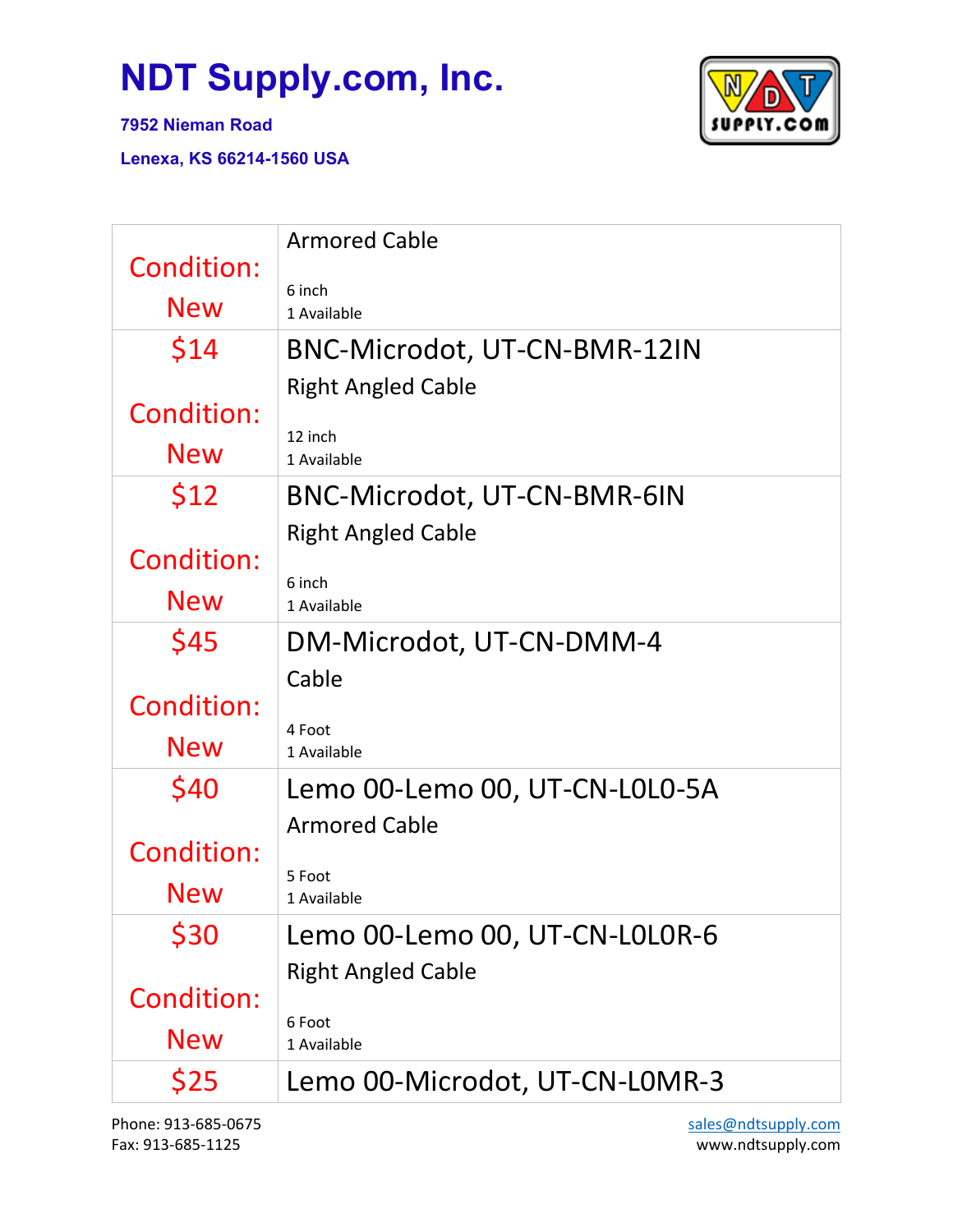

**7952 Nieman Road**

| <b>Condition:</b><br><b>New</b> | <b>Right Angled Cable</b><br>3 Foot<br>8 Available |
|---------------------------------|----------------------------------------------------|
| \$35                            | Lemo 1-Lemo 00, UT-CN-L1L0-4A                      |
|                                 | <b>Armored Cable</b>                               |
| <b>Condition:</b>               |                                                    |
| <b>New</b>                      | 4 Foot<br>1 Available                              |
| \$20                            | MSMA, UT-CN-MSMA-18IN                              |
|                                 | Cable                                              |
| <b>Condition:</b>               | 18 inch                                            |
| <b>New</b>                      | 1 Available                                        |
| \$45                            | <b>DMM-Dual Microdot</b>                           |
|                                 | Cable                                              |
| <b>Condition:</b>               | 6 Foot                                             |
| <b>New</b>                      | 1 Available                                        |
| \$15                            | BNC-BNC, BB-6                                      |
|                                 | <b>Moco Cable</b>                                  |
| Condition:                      | 6 Foot                                             |
| <b>New</b>                      | 2 Available                                        |
| \$15                            | BNC-BNC, BB-6H                                     |
|                                 | <b>Moco Heavy Duty Cable</b>                       |
| <b>Condition:</b>               | 6 Foot                                             |
| <b>New</b>                      | 1 Available                                        |
| \$24                            | BNC-Lemo 00, BL0-6                                 |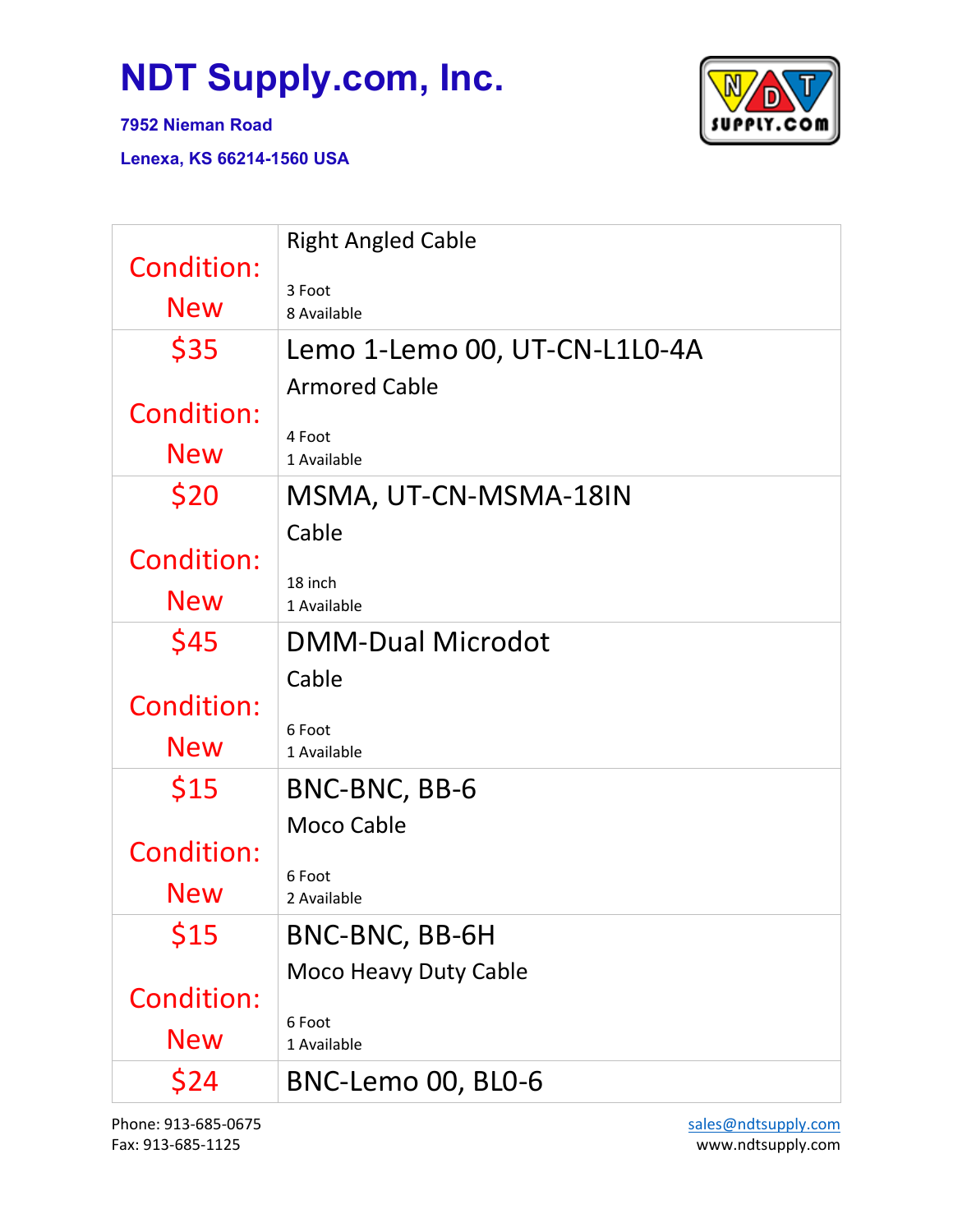

**7952 Nieman Road**

**Lenexa, KS 66214-1560 USA**

| <b>Condition:</b> | <b>Moco Cable</b>         |
|-------------------|---------------------------|
|                   | 6 Foot                    |
| <b>New</b>        | 1 Available               |
| \$26              | BNC-Lemo 1, BL1-6         |
|                   | <b>Moco Cable</b>         |
| <b>Condition:</b> | 6 Foot                    |
| <b>New</b>        | 1 Available               |
| \$18              | <b>BNC-Microdot, BM-6</b> |
|                   | <b>Moco Cable</b>         |
| <b>Condition:</b> | 6 Foot                    |
| <b>New</b>        | 1 Available               |
| \$18              | BNC-Microdot, DM-6N       |
|                   | <b>Moco Nylon Cable</b>   |
| <b>Condition:</b> | 6 Foot                    |
| <b>New</b>        | 1 Available               |
| \$25              | Dual BNC-Lemo 00, DBL0-6  |
|                   | <b>Moco Cable</b>         |
| <b>Condition:</b> | 6 Foot                    |
| New               | 1 Available               |
| \$25              | Dual BNC-Microdot, DBM-6  |
|                   | <b>Moco Cable</b>         |
| <b>Condition:</b> | 6 Foot                    |
| <b>New</b>        | 1 Available               |
| \$40              | Dual BNC-Microdot, DBM-6A |

Phone: 913-685-0675 Fax: 913-685-1125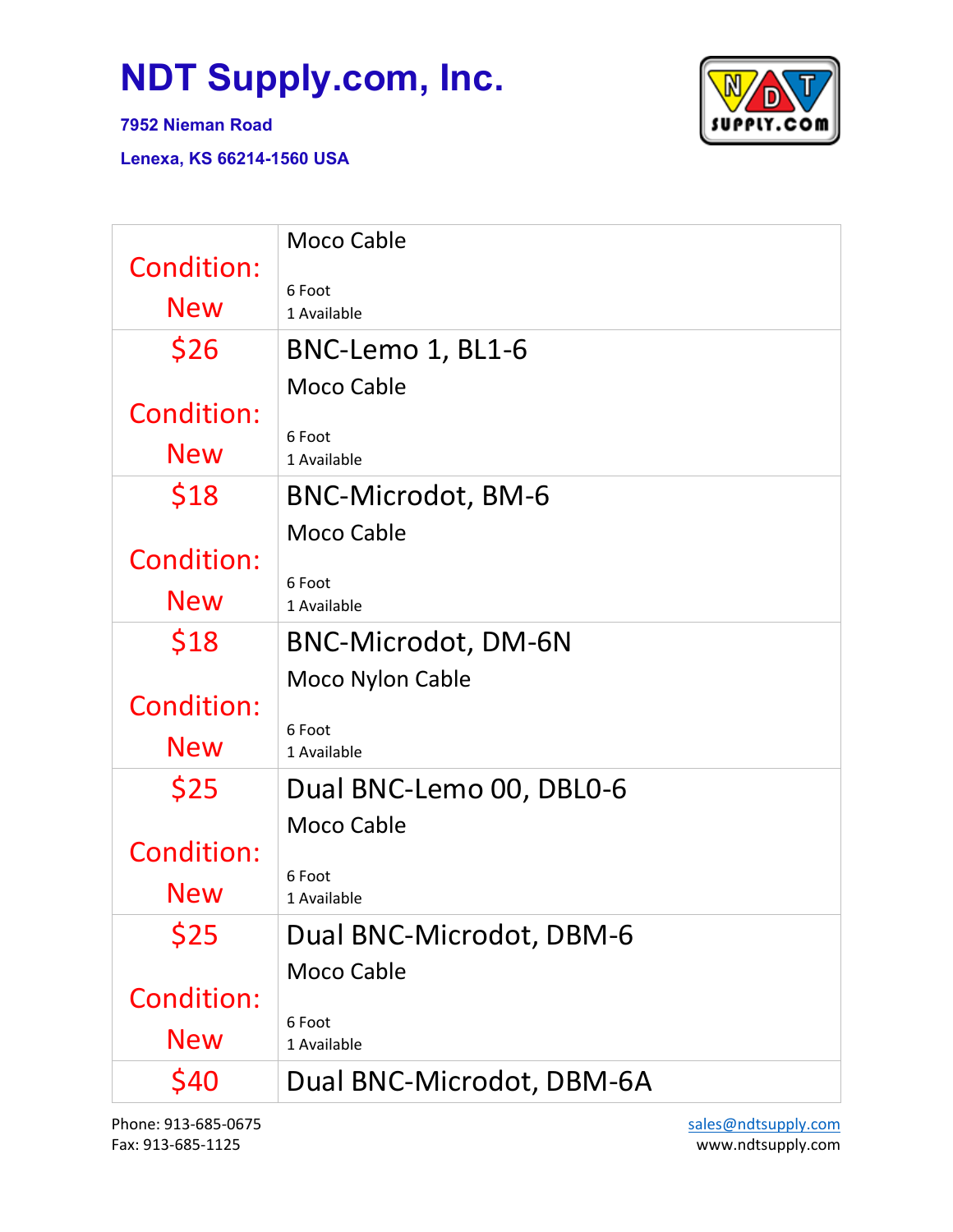

**7952 Nieman Road**

| <b>Condition:</b><br><b>New</b>                 | <b>Moco Armored Cable</b><br>6 Foot<br>1 Available                                 |
|-------------------------------------------------|------------------------------------------------------------------------------------|
| \$40<br>Condition:<br>New                       | Dual BNC-Microdot, DBM-6N<br><b>Moco Nylon Cable</b><br>6 Foot<br>1 Available      |
| \$40<br>Condition:<br><b>New</b>                | Dual Lemo 00-Lemo 00, DL0L0-6<br><b>Moco Cable</b><br>6 Foot<br>1 Available        |
| \$40<br><b>Condition:</b>                       | Dual Lemo 00-Lemo 00, DL0L0-6N<br><b>Moco Nylon Cable</b><br>6 Foot                |
| <b>New</b>                                      | 1 Available                                                                        |
| \$45<br><b>Condition:</b><br>New                | Dual Lemo 00-Microdot, DL0M-6<br><b>Moco Cable</b><br>6 Foot<br>1 Available        |
| \$45<br><b>Condition:</b><br><b>New</b><br>\$60 | Dual Lemo 00-Microdot, DL0M-6N<br><b>Moco Nylon Cable</b><br>6 Foot<br>1 Available |